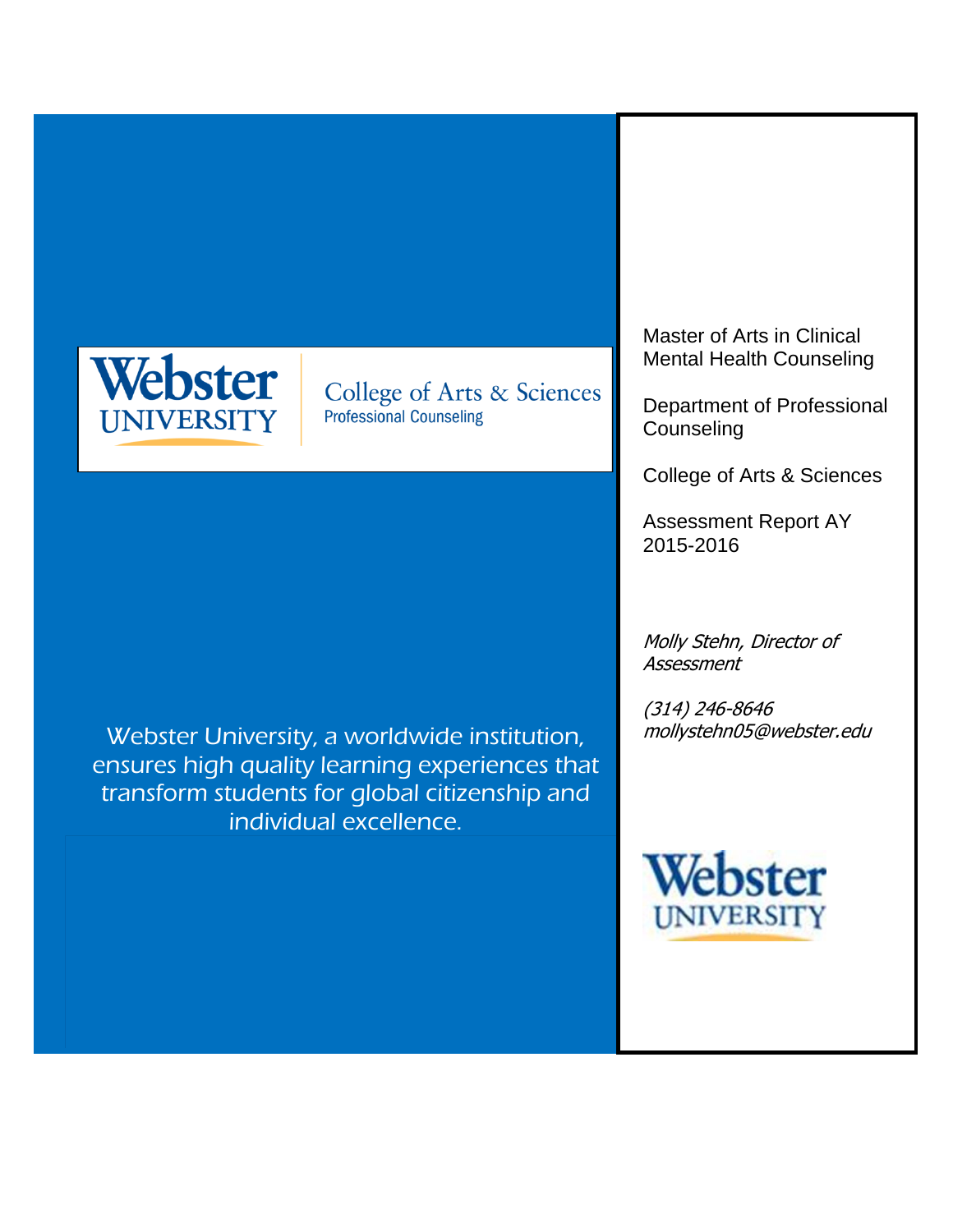## Department of Professional Counseling M.A. Counseling w/emphasis in Clinical Mental Health Counseling Webster University AY 2015-2016

### **In brief:**

Students are performing satisfactorily in the program, and the program is meeting all of its outcomes as evidenced by the results of this report.

#### **Recommendations and proposed changes as a result of this report:**

- We have decided to add another measure to our assessment plan for the SLO concerned with ethical practice, effective in the 2016-17 academic year.
- The department recently added a new course requirement to the 2017-18 catalog, and was approved by graduate council. Beginning in that catalog year, students will be required to take an additional course devoted to developing their clinical counseling skills before they are allowed to begin their field placement. Quantitative evidence of results on this change will not be available until that academic year.
- We have created means for data collection on measure 2 effective 2016-17, and we expect that we will be in a better position to assess our student learning outcomes with additional data next year. Our department is also in the midst of conducting a curriculum review, and have made changes to the COUN 5220 Assessment course, including a new textbook, and new assessments for students to practice with. Additionally, because our program is still in somewhat of a transitional phase at the moment, it is likely that there were still a significant number of students who did not take COUN 5220 Assessment prior to or during practicum, which is the current recommended course sequence. Therefore, we expect scores to improve in the next round of data collection.
- While students appear to be performing at or near the department's expectations on their clinical skills, we would like to see higher scores on these areas, especially on the PSE (measure 1). We are hopeful that our newly required course (COUN 5610 Techniques of Counseling) will help to improve our students' ability to apply counseling theory and evidence-based research to their practice of mental health counseling, though this data will not begin to be available until fall 2018 because the new requirement will take effect in the 2017-18 academic year.
- We will begin assessing our learning outcome specific to the clinical mental health specialty more thoroughly in the 2016-17 academic year, as we will be using additional measures starting this year. The department is conducting a curriculum review, and will determine additional ways that the COUN 5150 Psychopathology course might be improved, as this course is the primary means of teaching this material to students.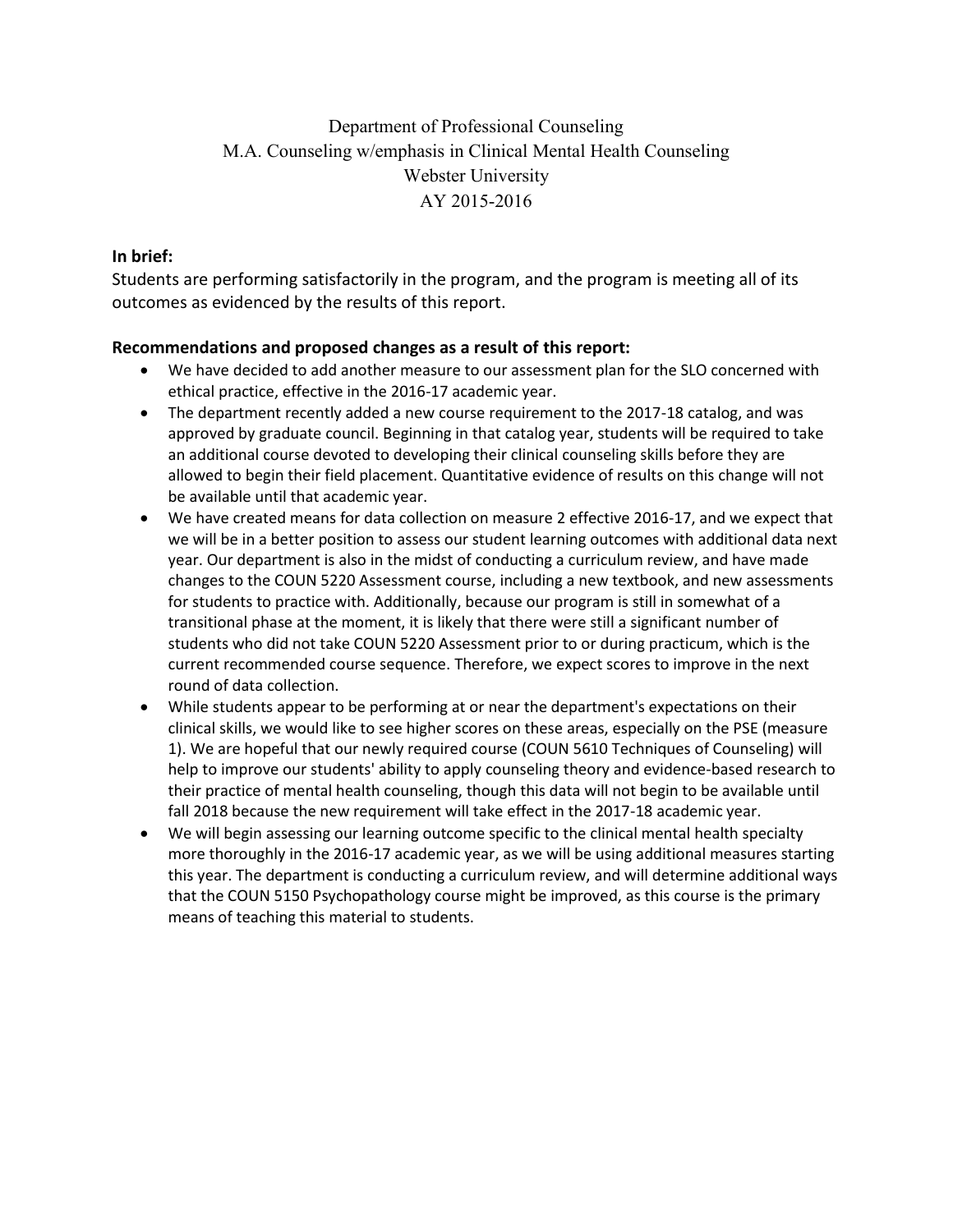## Aggregate student assessment data

Student Learning Outcomes

1. Apply ethical and legal standards, as well as knowledge of public mental health policy, financing, and regulatory processes, to mental health counseling. (CACREP 2009 II.G.1; CACREP 2016 2.F.1.)

| <b>Measure</b>                                                    | Administration     | <b>Result</b> |
|-------------------------------------------------------------------|--------------------|---------------|
| The items under section IV of the Professional Skills Evaluation  | COUN 6100 and 6200 | 2.14          |
| (PSE)                                                             |                    |               |
| Item IV.12, of the PSE "Demonstrates adherence to ACA Code of     | COUN 6100 and 6200 | 2.29          |
| Ethics"                                                           |                    |               |
| The items under section IV of the Professional Skills Evaluation  | <b>COUN 6500</b>   | 2.33          |
| (PSE)                                                             |                    |               |
| Item IV.12, of the PSE "Demonstrates adherence to ACA Code of     | <b>COUN 6500</b>   | 2.41          |
| Ethics"                                                           |                    |               |
| Item #7 of the department's annual site supervisor survey: "How   | Summer 2016 site   | 2.68          |
| confident are you in Webster counseling students' ability to make | supervisor survey  |               |
| ethical decisions related to counseling?"                         | $(n=26)$           |               |

| <b>Analysis and Actions</b>  |                                                                                                                        |  |  |
|------------------------------|------------------------------------------------------------------------------------------------------------------------|--|--|
| Indicate what you            | Students are performing at or above expectations on this objective.                                                    |  |  |
| determined about student     |                                                                                                                        |  |  |
| learning of the outcome from |                                                                                                                        |  |  |
| the results of the measure.  |                                                                                                                        |  |  |
| Indicate the specific steps  | In addition to our COUN 5800 course which is dedicated to this SLO, the Department of                                  |  |  |
| you will take to strengthen  | Professional Counseling infuses topics on counseling ethics in every course in our                                     |  |  |
|                              | student learning experiences curriculum. Therefore, we are unlikely to make substantive changes regarding our approach |  |  |
| for this outcome.            | to this objective. However, we have also decided to add another measure to our assessment                              |  |  |
|                              | plan for this objective, effective in the 2016-17 academic year.                                                       |  |  |
| Indicate how you will        | We will discuss this in a faculty meeting, and after the department has finalized our                                  |  |  |
| communicate results and      | decisions we will publish our final assessment report - complete with action steps - on our                            |  |  |
| actions to faculty and       | department website.                                                                                                    |  |  |
| students.                    |                                                                                                                        |  |  |

2. Implement mental health counseling principles and practices associated with education, prevention, consultation, and intervention. (CACREP 2009 II.G.5., II.G.6; CACREP 2016 2.F.5.,  $2.F.6.$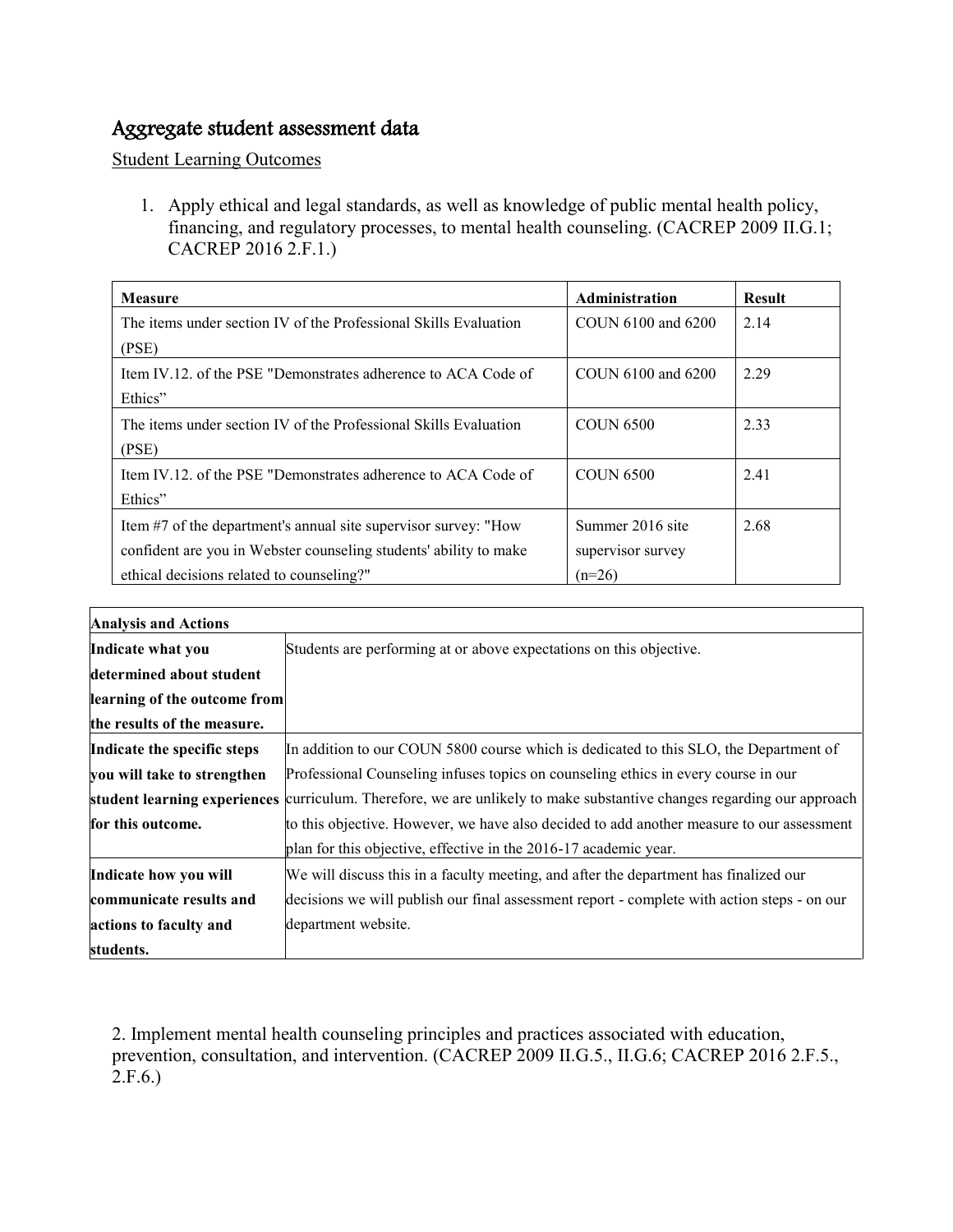| <b>Measure</b>                                                      | Administration     | <b>Result</b>   |
|---------------------------------------------------------------------|--------------------|-----------------|
| The items under section III of the Professional Skills Evaluation   | COUN 6100 and 6200 | 2.15            |
| (PSE)                                                               |                    |                 |
| The items under section III of the Professional Skills Evaluation   | <b>COUN 6500</b>   | 2.33            |
| (PSE)                                                               |                    |                 |
| Item #2 and 3 of the department's annual site supervisor survey:    | Summer 2016 site   | Item $2 = 2.39$ |
| "How well do Webster counseling students demonstrate their          | supervisor survey  | Item $3 = 2.32$ |
| understanding of basic counseling skills?" and "How well do Webster | $(n=26)$           |                 |
| counseling students demonstrate their understanding of counseling   |                    |                 |
| interventions?" respectively.                                       |                    |                 |

| <b>Analysis and Actions</b>     |                                                                                                                             |
|---------------------------------|-----------------------------------------------------------------------------------------------------------------------------|
| Indicate what you determined    | Students are performing at or above expectations on this objective.                                                         |
| about student learning of the   |                                                                                                                             |
| outcome from the results of the |                                                                                                                             |
| measure.                        |                                                                                                                             |
| Indicate the specific steps you | The department recently added a new course requirement to the 2017-18 catalog, and was                                      |
| will take to strengthen student | approved by graduate council. Beginning in that catalog year, students will be required to                                  |
| learning experiences for this   | take an additional course devoted to developing their clinical counseling skills before                                     |
| outcome.                        | they are allowed to begin their field placement. Results on this change will not be                                         |
|                                 | available until that academic year.                                                                                         |
| Indicate how you will           | We will discuss this in a faculty meeting, and after the department has finalized our                                       |
|                                 | communicate results and actions decisions we will publish our final assessment report - complete with action steps - on our |
| to faculty and students.        | department website.                                                                                                         |

3. Describe how living in a multicultural society impacts clients and apply effective advocacy strategies to enhance mental health services (CACREP 2009 II.G.2; CACREP 2016 2.F.2.)

| Measu.<br>. | 10 T | Kesult<br>. . |
|-------------|------|---------------|
|             |      |               |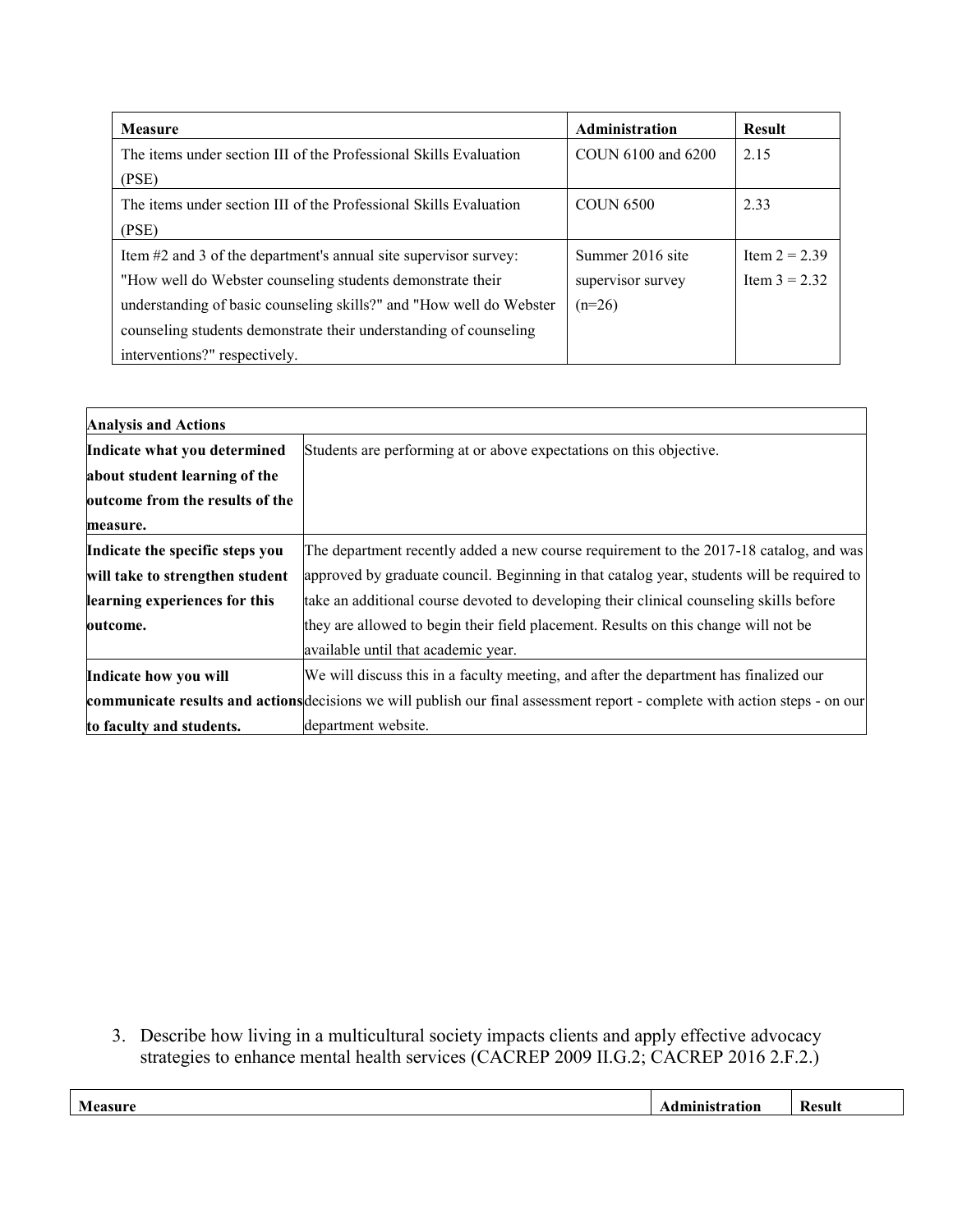| PSE scores for the following items:                                                          | <b>COUN 5100</b> | $III.1 = 2.15$   |
|----------------------------------------------------------------------------------------------|------------------|------------------|
| III.1 Demonstrates awareness of own belief system, values, needs, and biases                 |                  | III. $2 = 2.17$  |
| III. 2. Demonstrates awareness of own cultural, ethnic, racial identity                      |                  | III. $3. = 2.21$ |
| III.3 Respects cultural, individual and role differences, including but not limited to those |                  |                  |
| related to age, gender, race, ethnicity, national origin, religion, sexual orientation,      |                  |                  |
| disability, language, and SEC status.                                                        |                  |                  |
| PSE scores for the following items:*                                                         | COUN 6100 and    | $III.1 = 2.27$   |
| III.1 Demonstrates awareness of own belief system, values, needs, and biases                 | 6200             | III. $2 = 2.31$  |
| III. 2. Demonstrates awareness of own cultural, ethnic, racial identity                      |                  | III. $3. = 2.34$ |
| III.3 Respects cultural, individual and role differences, including but not limited to those |                  |                  |
| related to age, gender, race, ethnicity, national origin, religion, sexual orientation,      |                  |                  |
| disability, language, and SEC status. COUN 6100 and COUN 6200                                |                  |                  |
| PSE scores for the following items:*                                                         | <b>COUN 6500</b> | $III.1 = 2.44$   |
| III.1 Demonstrates awareness of own belief system, values, needs, and biases                 |                  | III. $2 = 2.47$  |
| III. 2. Demonstrates awareness of own cultural, ethnic, racial identity                      |                  | III. $3. = 2.48$ |
| III.3 Respects cultural, individual and role differences, including but not limited to those |                  |                  |
| related to age, gender, race, ethnicity, national origin, religion, sexual orientation,      |                  |                  |
| disability, language, and SEC status. COUN 6500                                              |                  |                  |

*\*While the items in measure 1 and measure 2 are the same, I have chosen to break these out into separate measures because students are first exposed to multicultural competency in COUN 5100, and, after repeated exposure to these concepts throughout our curriculum, they apply their knowledge in practicum (COUN 6100 and COUN 6200) and internship (COUN 6500). Therefore, I used 2 measures for this instead of one because I wanted to be able to demonstrate students' growth on this crucial SLO over time.*

| <b>Analysis and Actions</b>      |                                                                                                   |
|----------------------------------|---------------------------------------------------------------------------------------------------|
| Indicate what you determined     | Students are performing at or above expectations on this objective, and the upward trajectory of  |
| about student learning of the    | their scores between COUN 5100 and COUN 6500 clearly demonstrates that our program and            |
|                                  | outcome from the results of the curriculum are working as intended in this area.                  |
| measure.                         |                                                                                                   |
| Indicate the specific steps you  | The department will keep doing what we do, which is to require COUN 5100 Social and               |
| will take to strengthen student  | Cultural Foundations (a rigorous and challenging course devoted to multicultural competency)      |
| learning experiences for this    | early in students' program of study, present challenging ideas, and provide feedback to students  |
| outcome.                         | on this issue in a way that is empathic and encourages students to be open and self-reflective on |
|                                  | this issue rather than defensive.                                                                 |
| Indicate how you will            | We will discuss this in a faculty meeting, and after the department has finalized our decisions   |
| communicate results and          | we will publish our final assessment report - complete with action steps - on our department      |
| actions to faculty and students. | website.<br>.                                                                                     |

4. Employ various assessment techniques associated with professional mental health counseling to appropriately intervene in meeting the needs of diverse clients. (CACREP 2009 II.G.4, II.G.7; CACREP 2016 2.F.4, 2.F.7)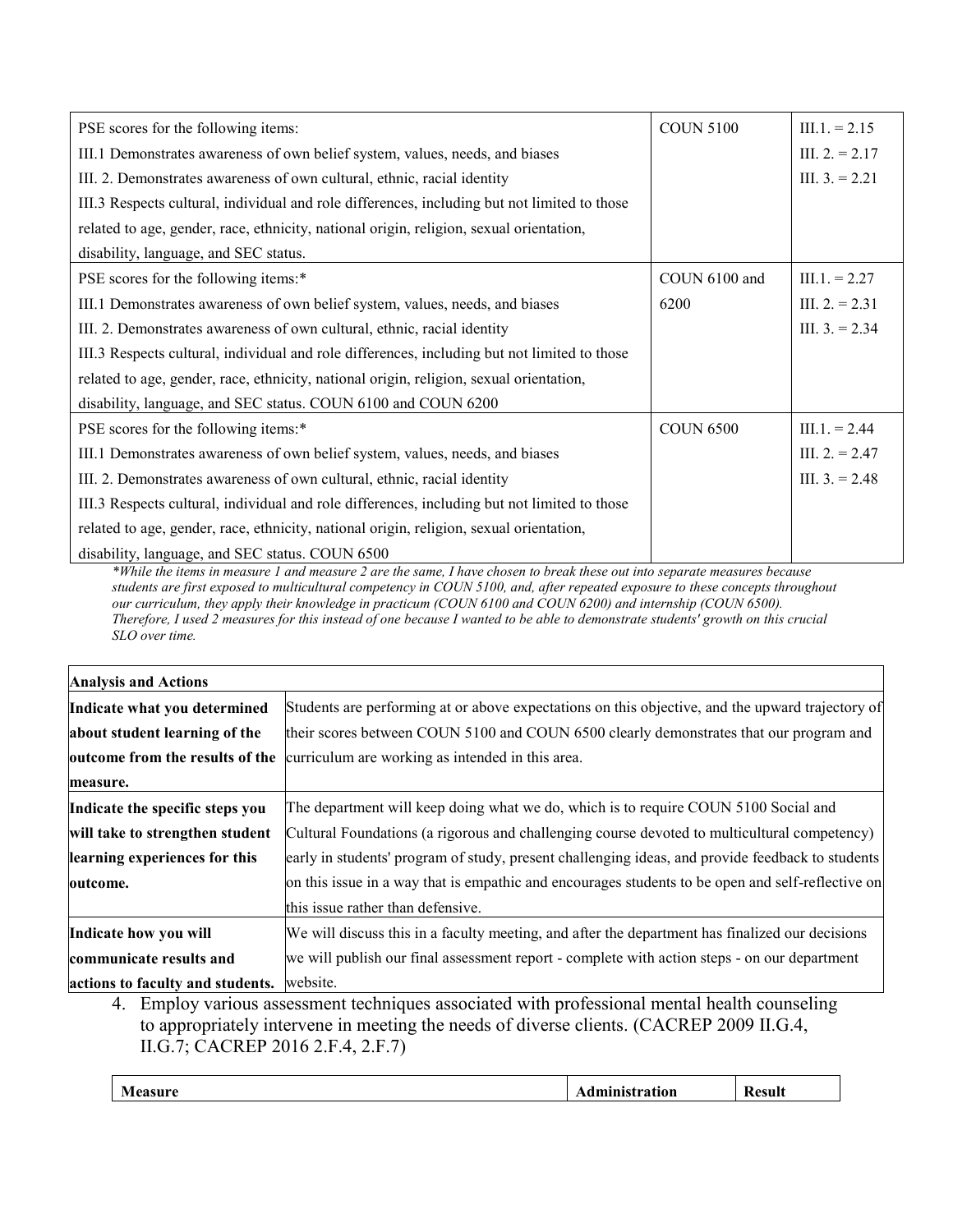| Item V.3. of the Professional Skills Evaluation (PSE), which asks  | COUN 6100 and 6200 | 2.02 |
|--------------------------------------------------------------------|--------------------|------|
| how well a student "Demonstrates ability to measure outcomes based |                    |      |
| on theory."                                                        |                    |      |
| Item V.3. of the Professional Skills Evaluation (PSE), which asks  | <b>COUN 6500</b>   | 2.38 |
| how well a student "Demonstrates ability to measure outcomes based |                    |      |
| on theory."                                                        |                    |      |

| <b>Analysis and Actions</b>                            |                                                                                                    |
|--------------------------------------------------------|----------------------------------------------------------------------------------------------------|
| Indicate what you determined                           | Students perform at a marginally satisfactory level on this outcome by the time they reach         |
| about student learning of the                          | practicum (COUN 6100-6200), but perform to the program's expectations by the time they reach       |
| outcome from the results of the internship (COUN 6500) |                                                                                                    |
| measure.                                               |                                                                                                    |
| Indicate the specific steps you                        | We have created means for data collection on measure 2 effective 2016-17, and we expect that       |
| will take to strengthen student                        | we will be in a better position to assess this SLO with additional data next year. Our department  |
| learning experiences for this                          | is also in the midst of conducting a curriculum review, and have made changes to the COUN          |
| outcome.                                               | 5220 Assessment course, including a new textbook, and new assessments for students to practice     |
|                                                        | with. Additionally, because our program is still in somewhat of a transitional phase at the        |
|                                                        | moment, it is likely that there were still a significant number of students who did not take       |
|                                                        | COUN 5220 Assessment prior to or during practicum, which is the current recommended course         |
|                                                        | sequence. Therefore, it is logical that PSE scores on item V.3. were lower for students in their   |
|                                                        | practicum as opposed to those of more advanced standing who were more likely to have taken         |
|                                                        | that course.                                                                                       |
| Indicate how you will                                  | We will discuss this in a faculty meeting, and after the department has finalized our decisions we |
| communicate results and                                | will publish our final assessment report - complete with action steps - on our department website  |
| actions to faculty and students.                       |                                                                                                    |

5. Apply evidence-based research literature associated with professional mental health counseling to meet the needs of clients living in a diverse society. (CACREP 2009 II.G.3, II.G.5., II.G.6., II.G.8.; CACREP 2016 2.F.3, 2.F.5, 2.F.6. 2.F.8.)

| Measure                                                             | Administration            | <b>Result</b> |
|---------------------------------------------------------------------|---------------------------|---------------|
| All items of section V, of the Professional Skills Evaluation (PSE) | $\mid$ COUN 6100 and 6200 | 2.05          |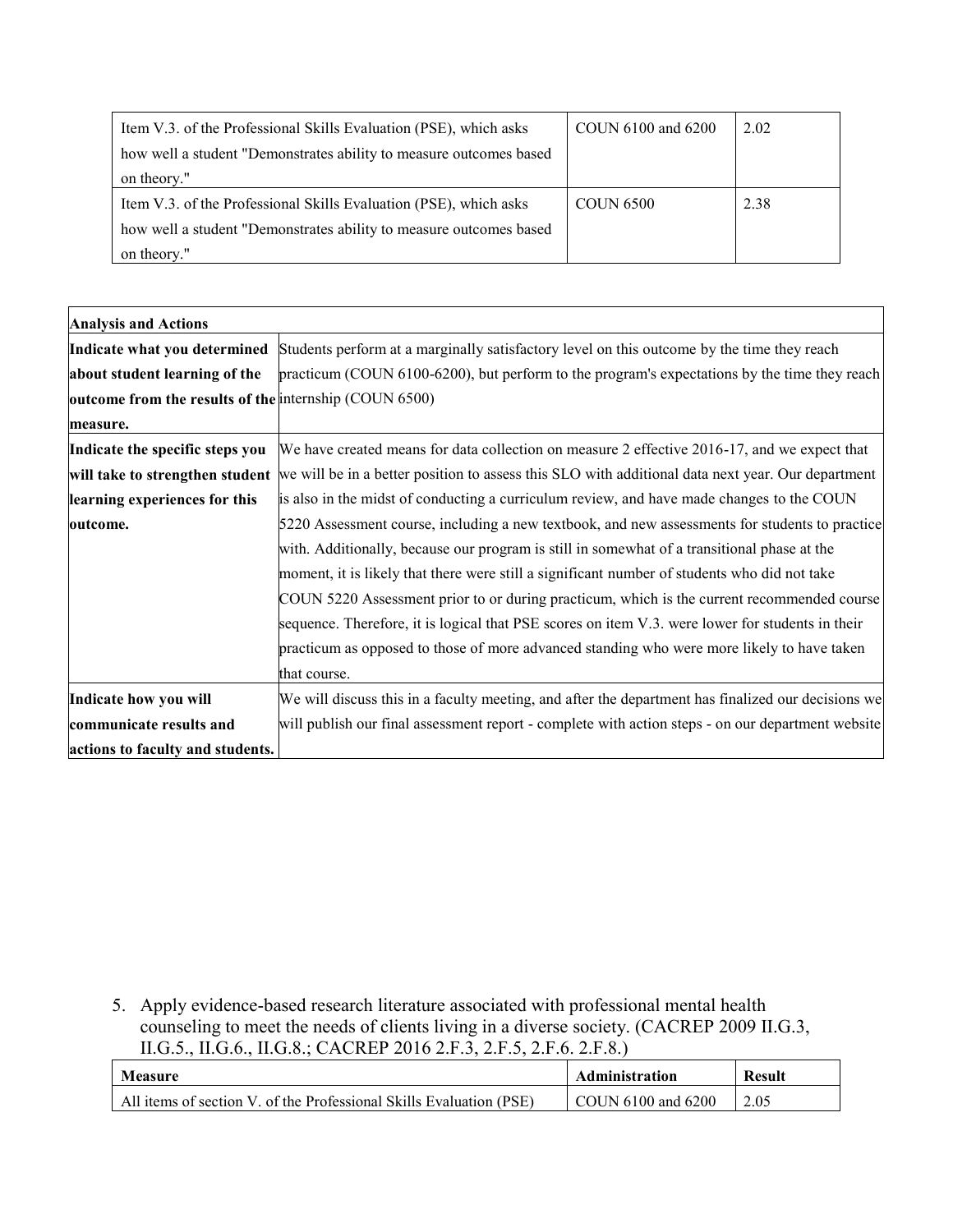| All items of section V. of the Professional Skills Evaluation (PSE) | <b>COUN 6500</b>  | 2.23          |
|---------------------------------------------------------------------|-------------------|---------------|
| Items #2 and 3 of the department's annual site supervisor survey:   | Summer 2016 site  | Item $2=2.39$ |
| "How well do Webster counseling students demonstrate their          | supervisor survey | Item $3=2.32$ |
| understanding of basic counseling skills?" and "How well do Webster | $(n=26)$          |               |
| counseling students demonstrate their understanding of counseling   |                   |               |
| interventions?" respectively.                                       |                   |               |

| <b>Analysis and Actions</b>   |                                                                                                                                   |
|-------------------------------|-----------------------------------------------------------------------------------------------------------------------------------|
|                               | Indicate what you determined Students are performing at or near the department's expectations on this outcome.                    |
| about student learning of the |                                                                                                                                   |
| outcome from the results of   |                                                                                                                                   |
| the measure.                  |                                                                                                                                   |
|                               | Indicate the specific steps you While students appear to be performing at or near the department's expectations, we would like to |
|                               | will take to strengthen studentsee higher scores on these areas, especially on the PSE (measure 1). We are hopeful that our       |
| learning experiences for this | newly required course (COUN 5610 Techniques of Counseling) will help to improve our                                               |
| outcome.                      | students' ability to apply counseling theory and evidence-based research to their practice of                                     |
|                               | mental health counseling, though this data will not begin to be available until fall 2018 because                                 |
|                               | the new requirement will take effect in the 2017-18 academic year.                                                                |
| Indicate how you will         | We will discuss this in a faculty meeting, and after the department has finalized our decisions we                                |
| communicate results and       | will publish our final assessment report - complete with action steps - on our department website.                                |
| actions to faculty and        |                                                                                                                                   |
| students.                     |                                                                                                                                   |

6. Implement diagnostic tools appropriate for mental health counseling professionals to diagnosis disorders in diverse clients. (CACREP 2009 CMHC specialty; CACREP 2016 CHMC specialty)

|                           | ----- |                          |
|---------------------------|-------|--------------------------|
| $\mathbb{R}$ $\mathbb{R}$ | VI.   | $\overline{\phantom{a}}$ |
| .                         |       | .                        |
|                           |       |                          |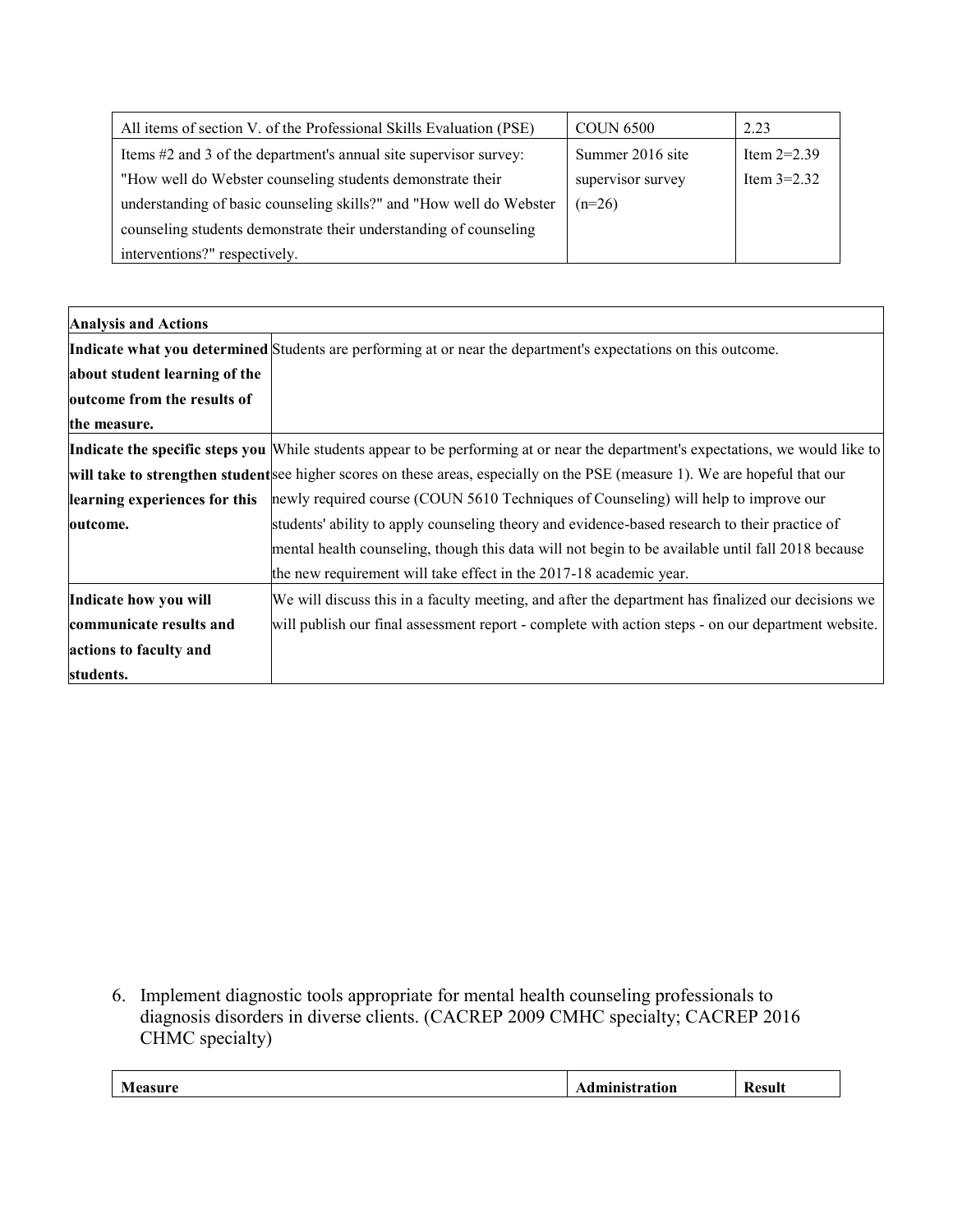| Item IV.5. of the Professional Skills Evaluation (PSE), which asks | COUN 6100 and 6200 | 2.13 |
|--------------------------------------------------------------------|--------------------|------|
| how well a student "Demonstrates understanding of the DSM and      |                    |      |
| clinical application."                                             |                    |      |
| Item IV.5. of the Professional Skills Evaluation (PSE), which asks | <b>COUN 6500</b>   | 2.23 |
| how well a student "Demonstrates understanding of the DSM and      |                    |      |
| clinical application."                                             |                    |      |

| <b>Analysis and Actions</b>      |                                                                                                 |
|----------------------------------|-------------------------------------------------------------------------------------------------|
| Indicate what you determined     | Students are satisfactorily meeting this SLO, though there may be room for improvement in       |
| about student learning of the    | this area.                                                                                      |
| outcome from the results of the  |                                                                                                 |
| measure.                         |                                                                                                 |
| Indicate the specific steps you  | We will begin assessing this SLO more thoroughly in the 2016-17 academic year, as we will be    |
| will take to strengthen student  | using additional measures starting this year. The department is conducting a curriculum review, |
| learning experiences for this    | and will determine additional ways that the COUN 5150 Psychopathology course might be           |
| outcome.                         | improved, as this course is the primary means of teaching this material to students.            |
| Indicate how you will            | We will discuss this in a faculty meeting, and after the department has finalized our decisions |
| communicate results and          | we will publish our final assessment report - complete with action steps - on our department    |
| actions to faculty and students. | website.                                                                                        |

# Demographic characteristics of applicants, students and graduates

738 total students enrolled in CHMC program

Gender:

Female 600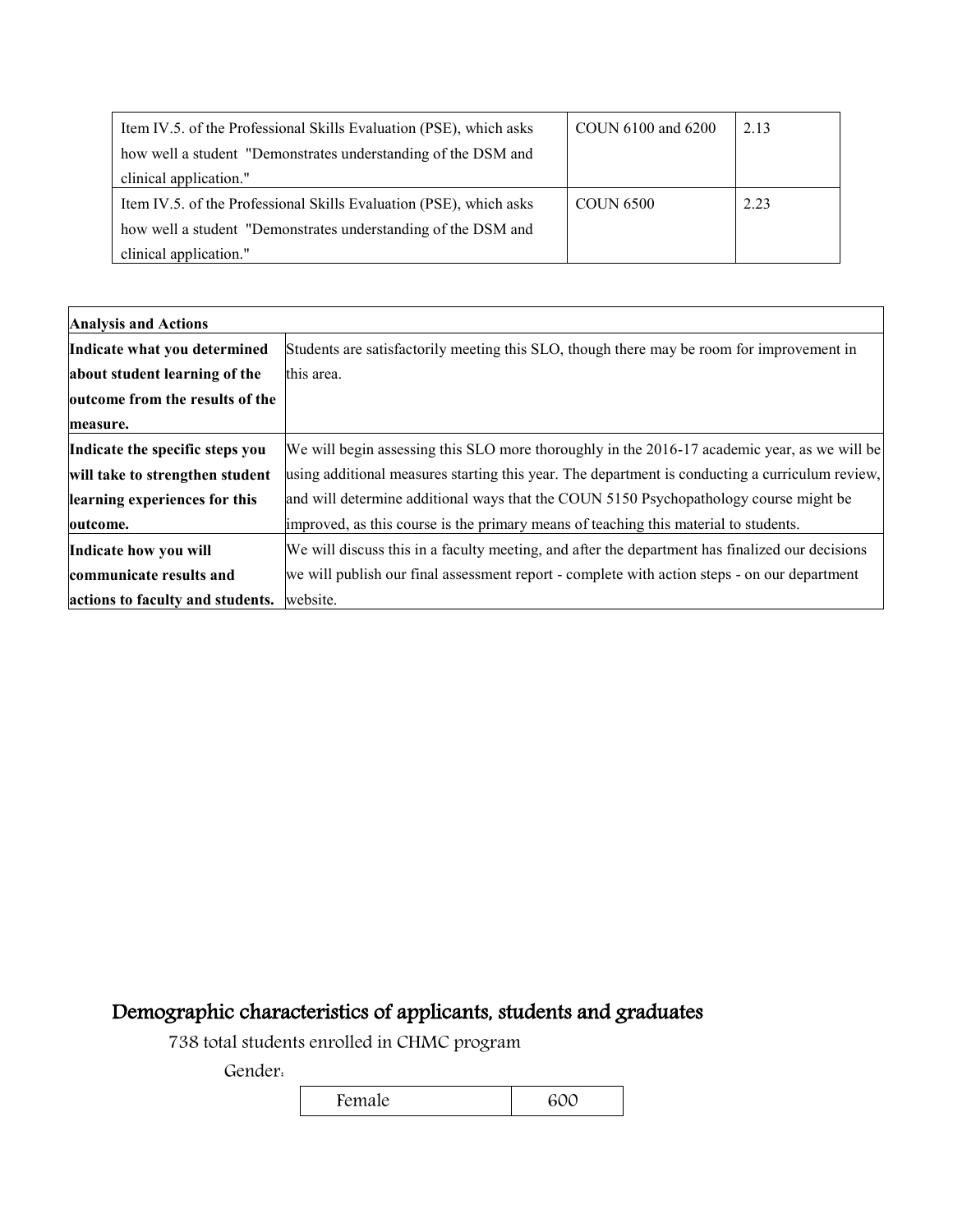|--|

Race, ethnicity

| African-American       | 358      |
|------------------------|----------|
| American Indian        | 7        |
| Asian/Pacific Islander | 4        |
| Black Non Hispanic     | $\Omega$ |
| Hispanic               | $\Omega$ |
| Non-Resident Alien     | ∩        |
| Unknown                | 24       |
| White, non-Hispanic    | 287      |
| No Information         | 58       |

# Systematic follow-up studies

Graduates: Alumni of CMHC program at WEBG, CHAR, COLM, & MYRT who had graduated from summer 2015-spring 2016 (N=42, of which 11 responded)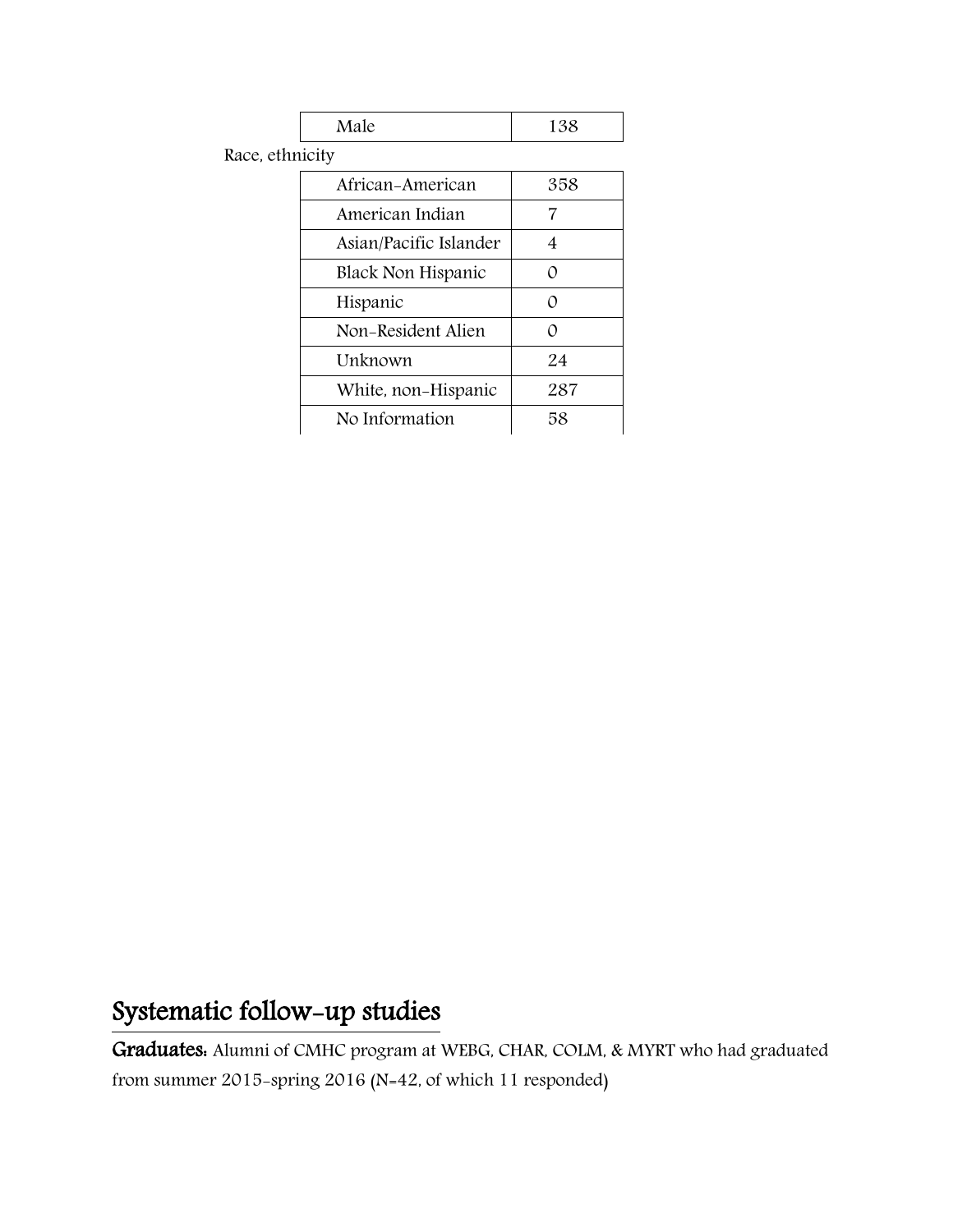### Campuses represented:



| Webster Groves, MO | 72.73%   | 8 |
|--------------------|----------|---|
| Columbia, SC       | 9.09%    |   |
| Charleston, SC     | $0.00\%$ |   |
| Myrtle Beach, SC   | 18.18%   |   |
| Total              | 100%     |   |

### Licensure exam results:

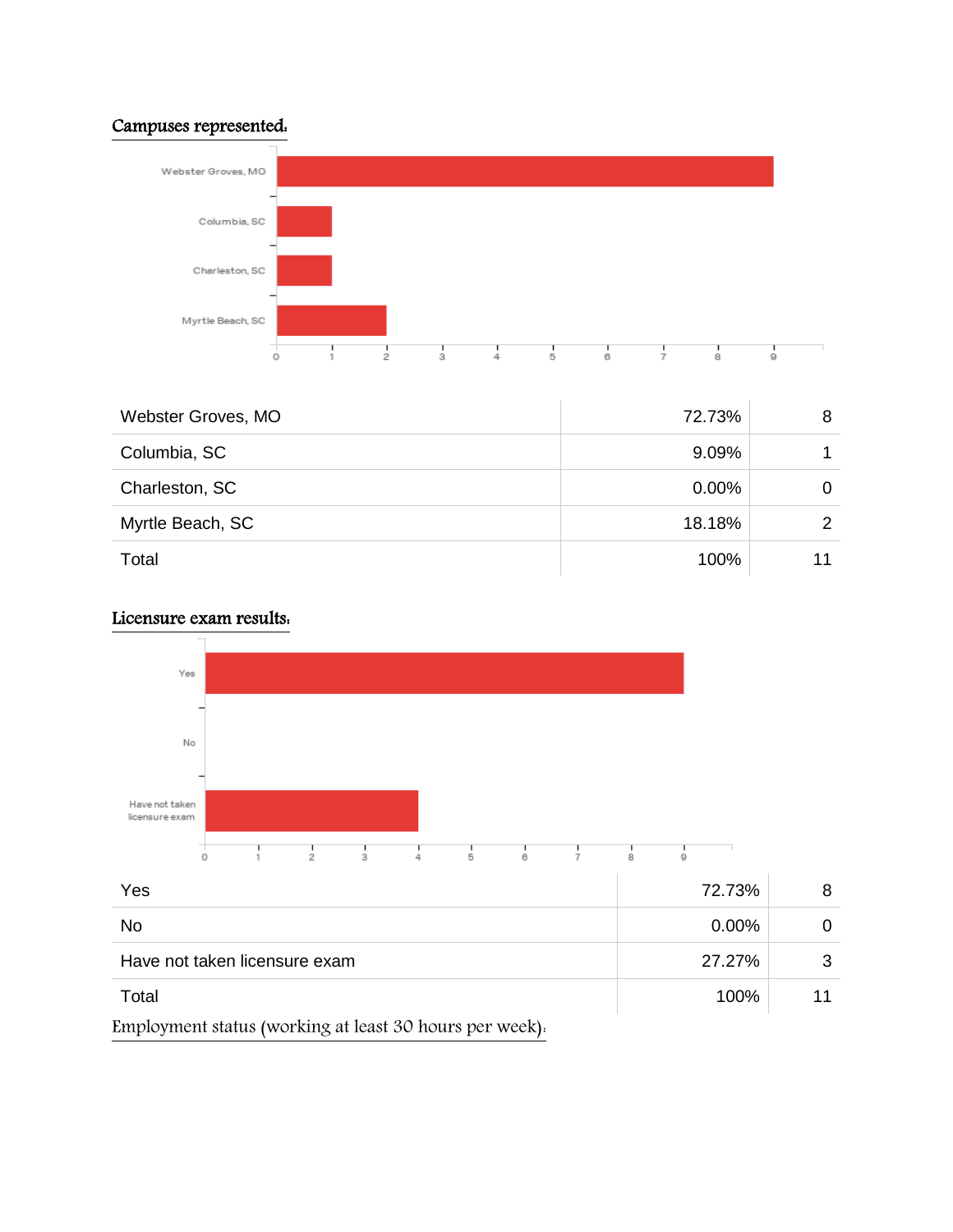

Site supervisors. Supervisors are surveyed at the annual site supervisor orientation (N=26; WEBG=7, CHAR=9, COLM=7)



**■** Mean

1. How confident are you in your Webster supervisees' general understanding of counseling theories?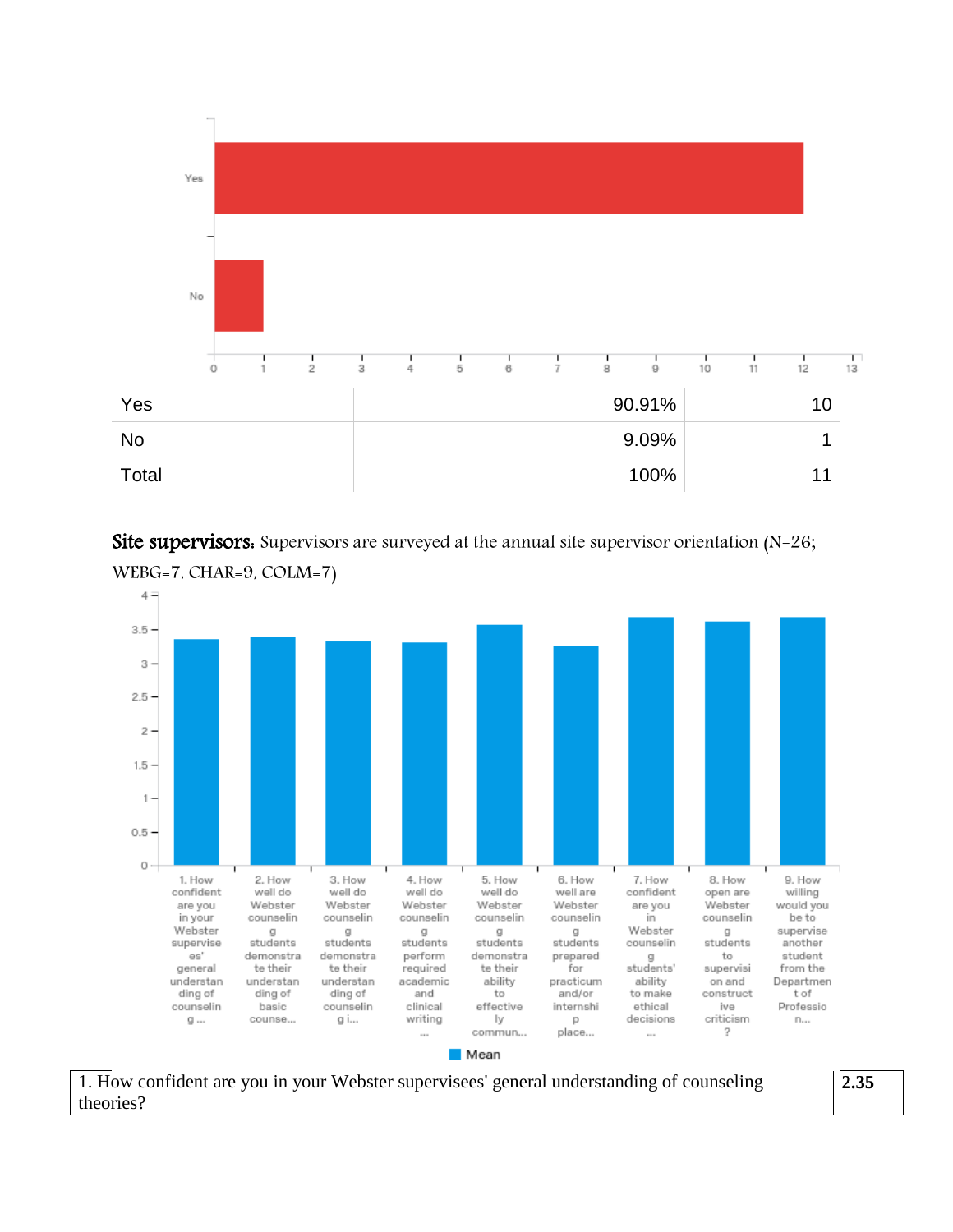| 2. How well do Webster counseling students demonstrate their understanding of basic counseling     |      |
|----------------------------------------------------------------------------------------------------|------|
| skills?                                                                                            |      |
| 3. How well do Webster counseling students demonstrate their understanding of counseling           | 2.32 |
| interventions?                                                                                     |      |
| 4. How well do Webster counseling students perform required academic and clinical writing tasks?   | 2.3  |
| 5. How well do Webster counseling students demonstrate their ability to effectively communicate    | 2.57 |
| orally to colleagues, supervisor(s), and other staff members?                                      |      |
| 6. How well are Webster counseling students prepared for practicum and/or internship placement in  | 2.26 |
| your clinical setting?                                                                             |      |
| 7. How confident are you in Webster counseling students' ability to make ethical decisions related |      |
| to counseling?                                                                                     |      |
| 8. How open are Webster counseling students to supervision and constructive criticism?             |      |
| 9. How willing would you be to supervise another student from the Department of Professional       |      |
| Counseling at Webster University?                                                                  |      |

Department faculty reviewed responses to qualitative questions, but declines to publish these responses publicly, as some comments may be sensitive in nature

Employers of graduates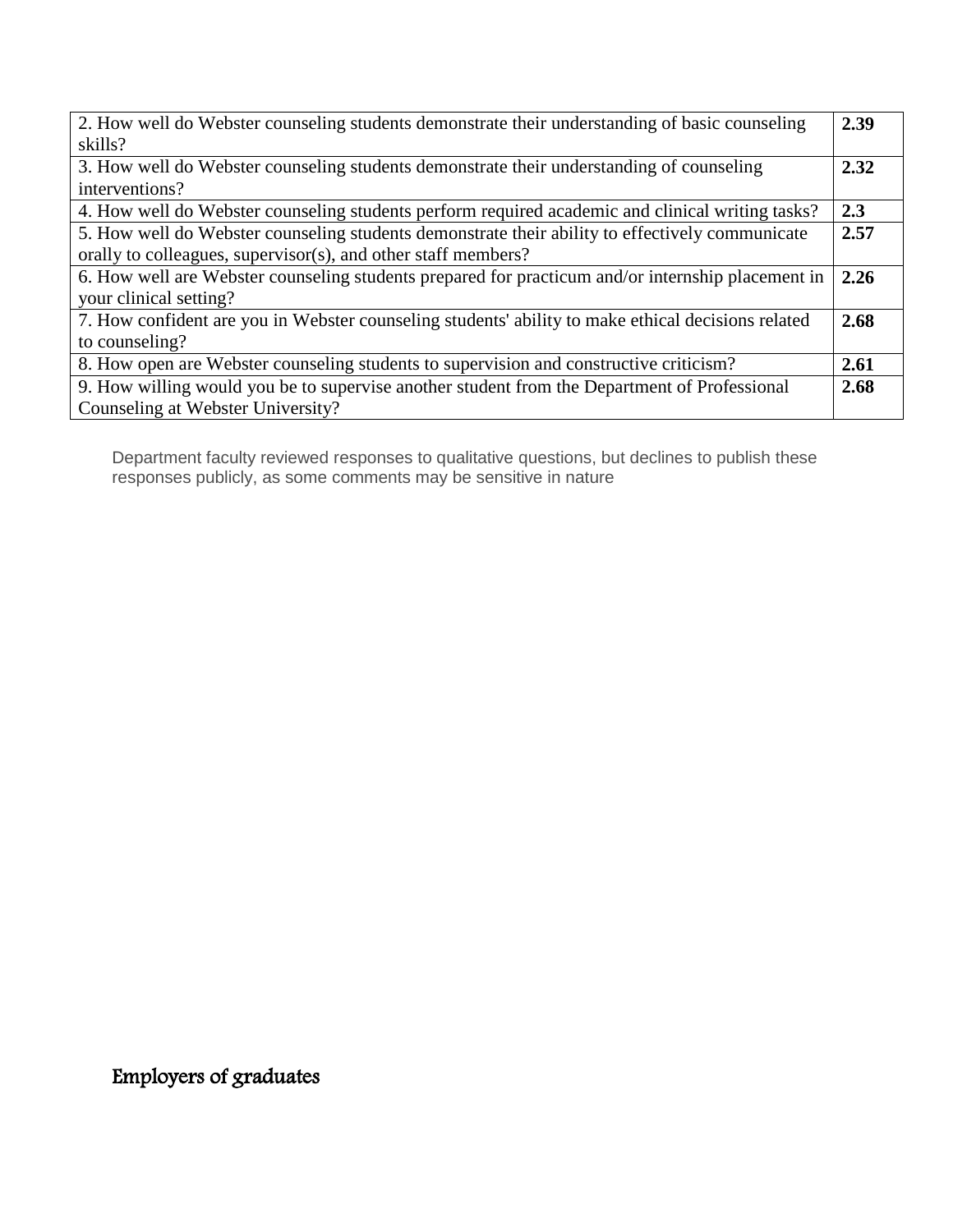- 8 of the 11 alumni provided employer contact information; employers were sent a personalized e-mail as a means of encouraging a higher response rate.
- Unfortunately only 2 employers responded; therefore, there is not enough data to generalize



Campuses represented: CHAR=1, COLM=1

 $\blacksquare$  Mean

| 1. How confident are you in the graduate's general understanding of counseling<br>theories?                                                           | 3   |
|-------------------------------------------------------------------------------------------------------------------------------------------------------|-----|
| 2. How well does the graduate demonstrate his/her understanding of basic counseling<br>skills?                                                        | 3.5 |
| 3. How well does the graduate demonstrate his/her understanding of counseling<br>interventions?                                                       | 3   |
| 4. How well does the graduate perform the required academic and clinical writing tasks?                                                               | 2.5 |
| 5. How well does the graduate demonstrate his/her ability to effectively communicate<br>orally to colleagues, supervisor(s), and other staff members? | 3.5 |
| 6. How well was the graduate prepared for employment in your work setting?                                                                            | 3.5 |
| 7. How confident are you in the graduate's ability to make ethical decisions related to<br>counseling?                                                | 3.5 |
| 8. How confident would you feel in hiring another graduate from the Department of<br>Professional Counseling at Webster University?                   | 4   |

Department reactions and recommendations as a result of this report: